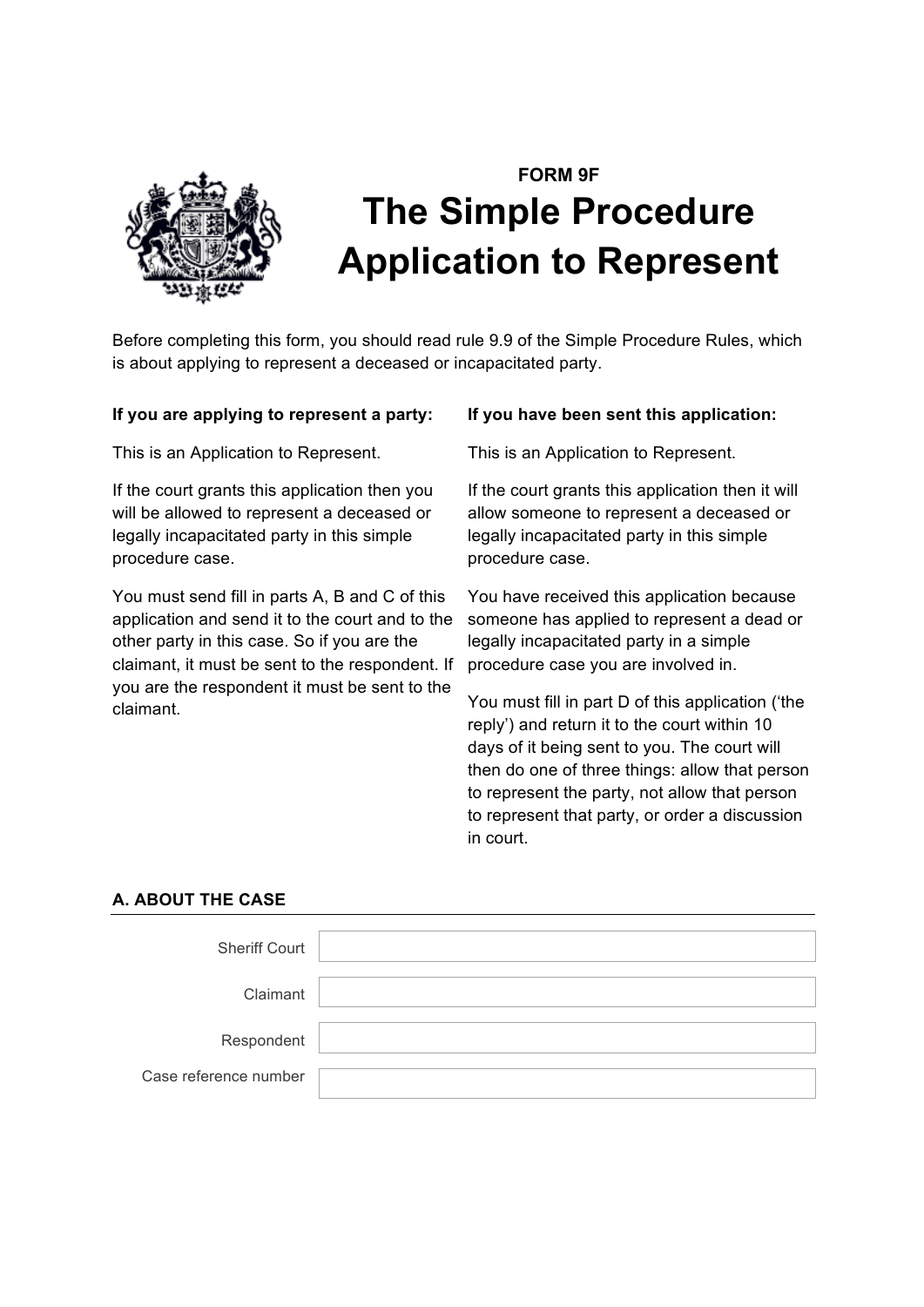## **B. ABOUT YOU**

| B1. What is your full name?                            |  |  |
|--------------------------------------------------------|--|--|
| Name                                                   |  |  |
| Middle name                                            |  |  |
| Surname                                                |  |  |
| Trading name or<br>representative capacity (if<br>any) |  |  |

## **B2. Which party in this case would you like to represent?**

| Name                  |  |
|-----------------------|--|
| Middle name           |  |
| Surname               |  |
| Trading name (if any) |  |

## **B3. Which party in this case is that person?**

| Claimant   |
|------------|
| Respondent |

# **C. THE APPLICATION**

! If you are the party replying to this application, do not fill in this part. You should fill in part D.

## **C1. Why should the court let you represent that person in this case?**

- ! Set out what has happened to the party in this simple procedure case, and why you represent that person or that person's estate.
- ! If you have any documents (e.g. a death certificate) which might help the court make a decision in this application, you should send them to the court with this application.